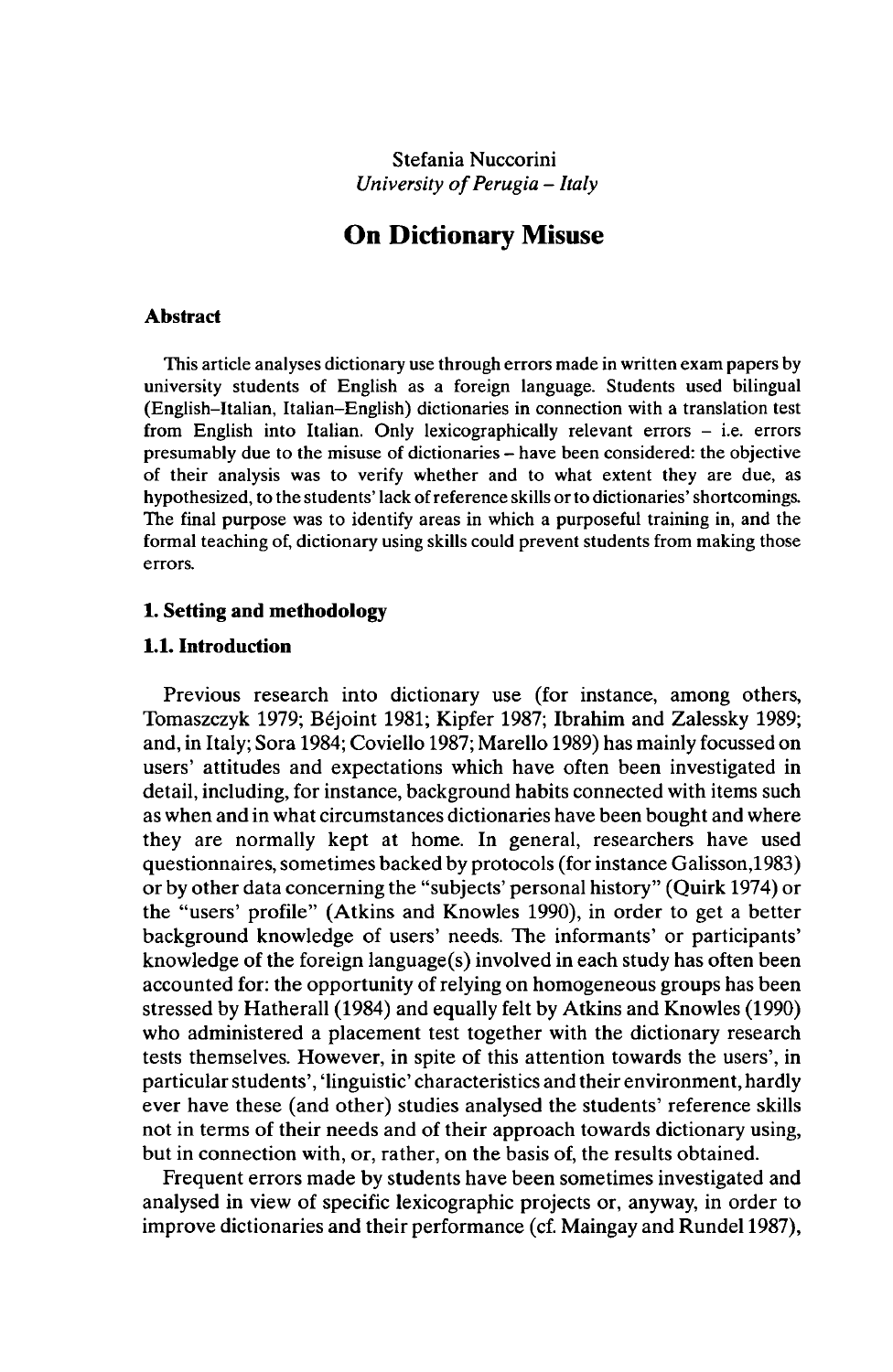rather than to make students' reference skills more effective. To my knowledge, apart from Maingay and Rundell's classification of students' errors in encoding activities, only Bensoussan and Sim (1981) and Hatherall (1984) have somehow considered students' errors as an intrinsic part of the interpretation of their data: Bensoussan and Sim came to the conclusion that, in connection with reading comprehension tests, there was no significant correlation between dictionary use and test score; Hatherall (who also used a protocol and a questionnaire concerning the translation passage which constituted the testing ground for his study) generalised certain users' behaviours and illustrated the "considerable improvements" (1984:188) in a few dictionaries presumably due to their compilers' awareness of learners' needs associated with translating into a foreign language, namely from English into German. However, none of them has considered students' errors as the starting point for an analysis of dictionary reference skills aimed at isolating inappropriate ways of tackling with the macro- and the microstructure: the underlying hypothesis of the present analysis, as reported in this paper, is that most errors are due to insufficient or inappropriate reference skills rather than to dictionaries' shortcomings.

## **1.2. Procedural features.**

The papers analysed for this study  $1$  consist of translation passages, from English into Italian, on sociopolitical topics. The students concerned, all of whom attend the Faculty of Political Science at the University of Perugia, sat for a written exam  $^2$  at intermediate level during the academic year 1992/93. These students had not had any specific formal instruction on *dictionary-oriented* activities, though they were supposed to be somehow familiar with dictionary use since part of their main course on reading skills was based on a few controlled *dictionary-based* tasks: some ofthese included the indication of the Italian equivalent in a number of different cases. It was assumed that these two factors, the level of the exam and the type of course, constituted a fairly reliable guarantee of the students' linguistic and 'lexicographic' homogeneity, even though it turned out that the range of their knowledge of the language varied from very good to absolutely insufficient.

The valid papers eventually analysed totalled 264<sup>3</sup>, though, in the end, errors were selected from just 222 papers (see Section 2 below). They concerned 10 translation passages given in exam sessions held at different times (June, July, September, October 1993, February and April 1994). In order to check whether the hypothesis aboutstudents' lack ofreference skills could be advanced, the percentages of passes and fails of these tests were compared with those of the previous academic year, when students were not allowed to use bilingual dictionaries for the same type of exam. The rate turned out to be roughly the same (cf. the data of Bensoussan and Sim (1981) and Atkins and Knowles (1990), although limited only to question 3/13 in their questionnaire): thus it seems that, at least judging from *prima facie*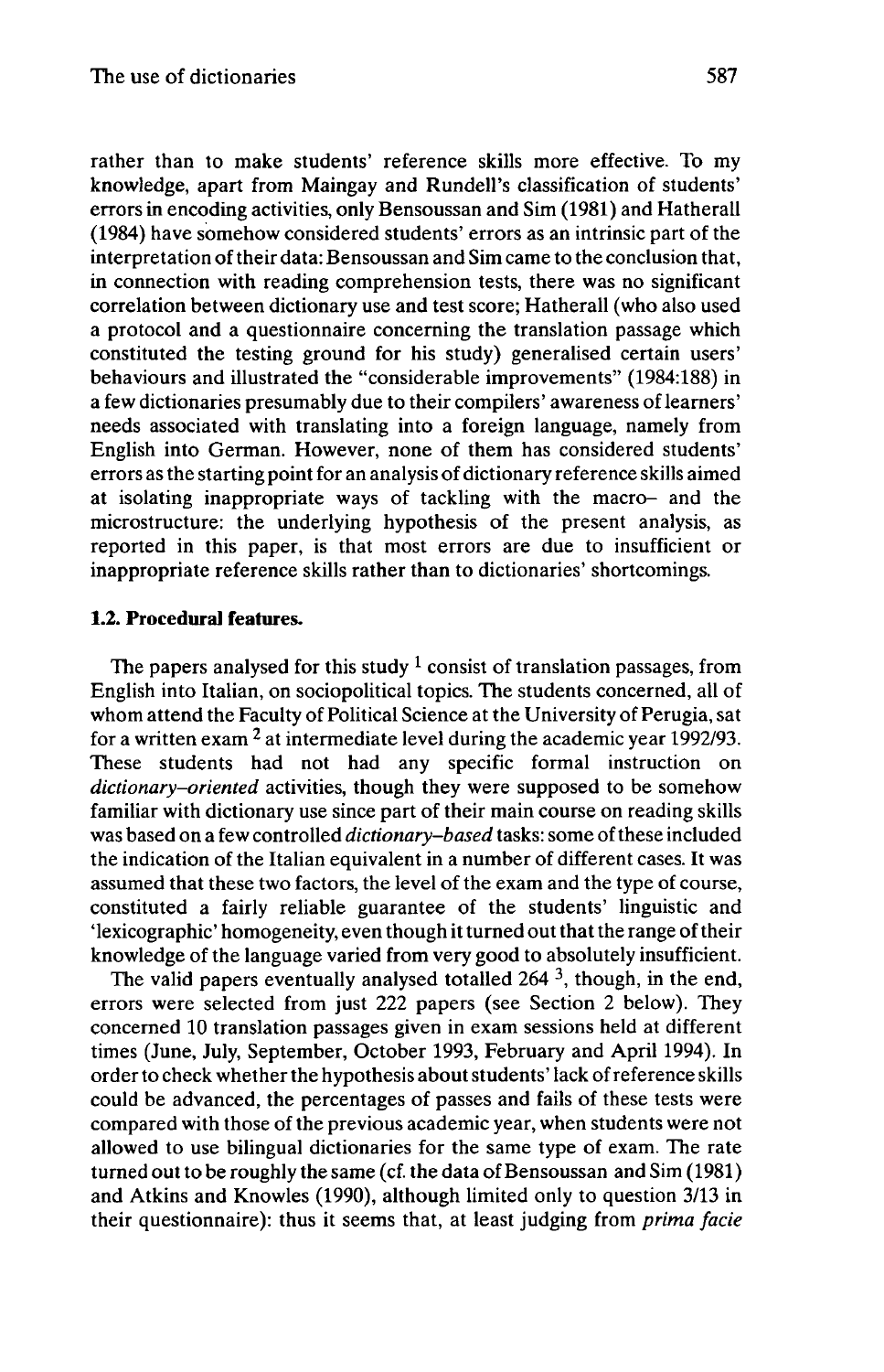results, not to (be allowed to) consult a dictionary and not to be able to consult it amount to the same thing. The difference is not, as hypothesized, between being or not being allowed to consult dictionaries, but between being or not being able to use them. To reinforce this hypothesis students' lexicographic errors (i.e. errors presumably due to the misuse of dictionaries) have been selected and classified according to their linguistic status and their lexicographic relevance (see Section 3 below). Then they have been checked against the dictionaries used (see Section 2 below). Finally they have been assessed in terms of reference skills.

### **2. Dictionaries used**

Students, who had been requested to indicate the dictionary they were going to consult, used a variety of bilingual (English-Italian, Italian-English) dictionaries, among which the following ones were the most frequently reported.

The *Hazon Dictionary {Grande Dizionario Hazon-Garzanti Inglese-Italiano, Italiano-Inglese,* Milano, Garzanti) was used by 98 students. It is a monodirectional dictionary, a pioneer of this type in Italy, but unfortunately rather old by now. It was originally published in 1961 and subsequently reprinted several times with no major changes. An entirely new edition was published in 1990 (// *Nuovo Dizionario Hazon-Garzanti),* but only 5 students used it (see below).

The second best was the monodirectional *Ragazzini Dictionary (IINuovo Ragazzini, Dizionario Italiano-Inglese, Inglese-Italiano,* Bologna, Zanichelli), used by 82 students in its second, 1984, edition. No student used the third, 1989, edition: on the other hand, 4 students used the first, 1967, edition.

As a poor third comes the *Sei Dictionary (Dizionario Inglese-Italiano, Italiano-Inglese,* Torino, Sei), used by 29 students. This monodirectional dictionary is a bilingualisation of the second edition of the *Oxford Advanced Learner's Dictionary ofCurrent English* (1963). First published in 1977, it has been reprinted, though with no major changes, to take into account the third (1974) edition of its parental Oxford dictionary.

The fourth dictionary in this list is the *Sansoni Dictionary* in one volume *(The •ansoni Dictionaries: English-Italian, Italian-English,* Firenze, Sansoni). Unlike the other dictionaries above mentioned, it is a bidirectional dictionary, used by 13 students in its third (1988) edition.

Dictionaries used by lower percentages of students have not been considered when checking errors not only for reasons connected with their format and the number of students who used them (cf. note 3), but also with their publication dates in view of a comparison among them. It must be noted, however, that among them only two, namely the already quoted  $II$ *Nuovo Dizionario Hazon-Garzanti* and the so called *Paravia's (Dizionario Inglese-Italiano, Italiano-Inglese* Torino, Paravia) used by 8 students on the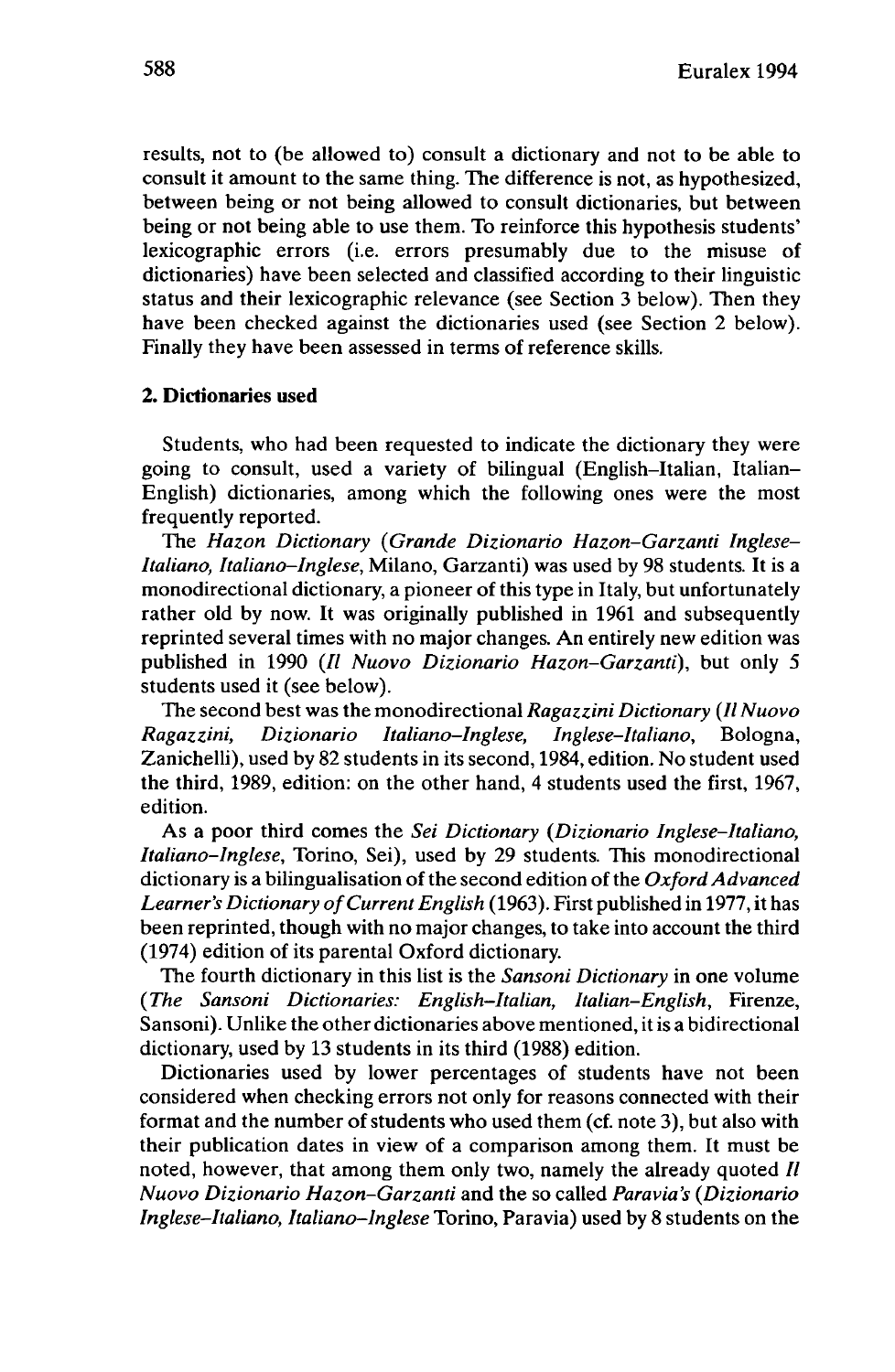whole, were published in the late eighties or early nineties. It must also be stressed that all the other dictionaries used were published in the early seventies, apart from the only other bidirectional dictionary reported, the *Collins-Giunti (Dizionario Inglese-Italiano, Italiano-Inglese* Firenze, Giunti-Marzocco-Collins, known in Great Britain as the *Collins Italian Concise)* published in 1985 and used by 6 students. Another 30 students, bringing the total to 264, used a variety of other dictionaries, mainly concise editions, none of which in more than 8 cases.

From this data one element immediately comes to the fore: the majority of students, the 98 who used the *Hazon Dictionary* plus the 4 who used the first edition of the *Ragazzini Dictionary* made use of dictionaries going back to the sixties. This is not a remark connected with updating in terms of neologisms but in connection with lexicographical theory and practice. The shortcomings of dictionaries which are roughly thirty years old affect the microstructure rather than the macrostructure and are much more relevant in connection with userfriendliness and ease of retrieval than with regard to the number of (new) entries in purely lexical terms. In a sense it would be unfair to compare the performance of a dictionary such as the *Hazon Dictionary* with the other three, all published in the late seventies or in the eighties, but as a matter of fact no significant difference was found in the errors made by the students who used that dictionary as opposed to the errors made by the students who used the other dictionaries. In other words, in general the same error was made in the same proportion by students using different dictionaries. This does not show that the *Hazon Dictionary* is particularly good, still performing satisfactorily after so many years (or as satisfactorily or unsatisfactorily as the other dictionaries): it shows once more that what matters is the students' capability of consulting dictionaries, rather than dictionaries themselves. Most students lacked this capability quite independently of the dictionary they used, as the analysis of their errors shows.

## **3. Students' errors**

Students' errors, finally selected from 222 papers, have been divided into five different categories according to their lexicogaphic relevance. The five categories are mainly based on frequent problematic areas and typical pitfalls concerning both the macro- and the microstructure, in particular the location and retrieval of items and meaning discrimination (meaning in terms of equivalents) in connection with the type of test. The first category includes polysemous and homonymie items, the second derivatives, the third compounds, the fourth idiomatic expressions and phrasal verbs (grouped together on the basis of their supposed common opaqueness). The fifth is a miscellaneous category including abbreviations, false friends and a number of English uses whose Italian equivalents are anisomorphic: for instance, ditransitive and ergative verbs, possible vs. impossible passivization etc. The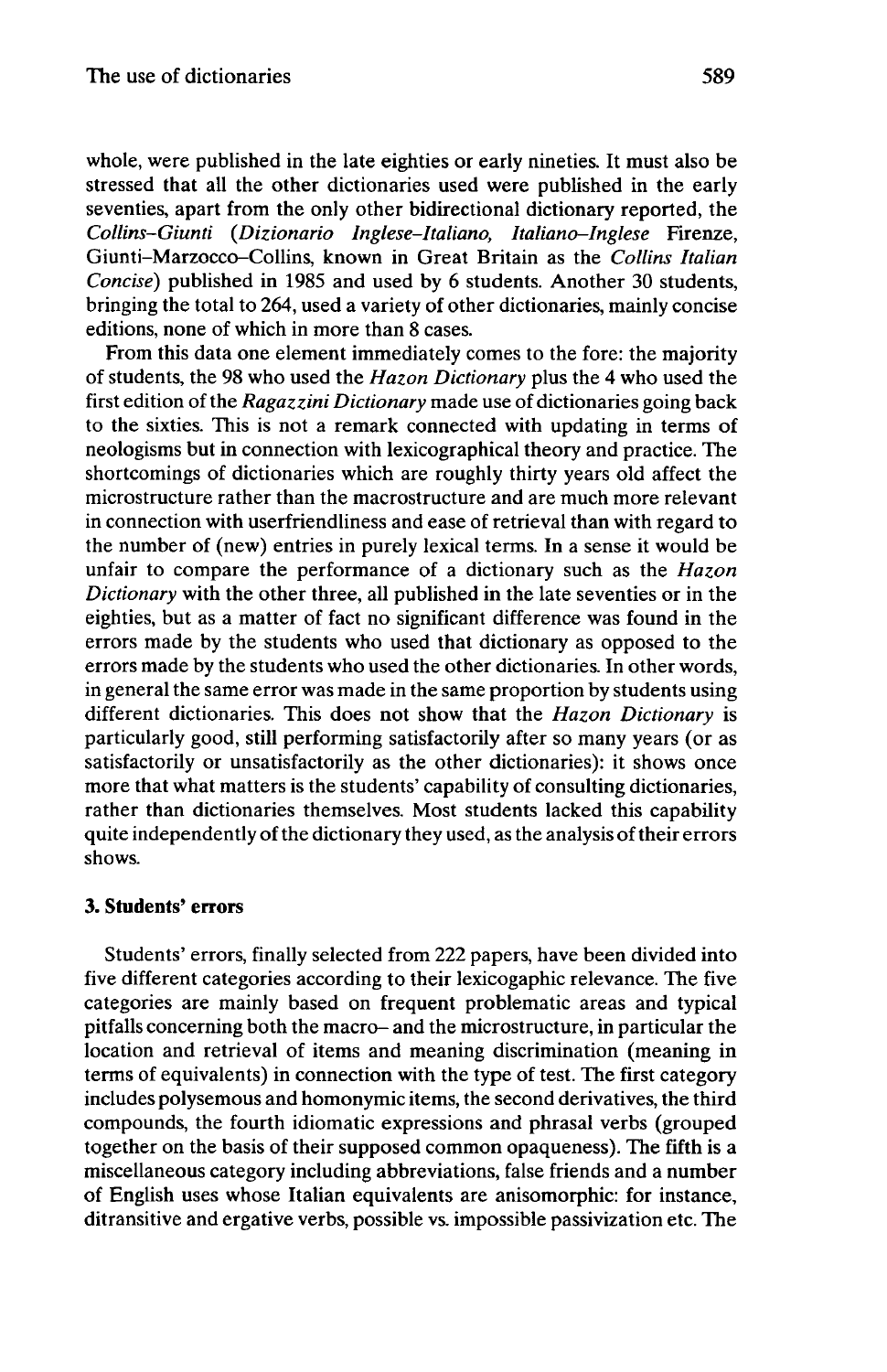lexicographic relevance of the latter items in this category lies in the fact that analogous uses are impossible in Italian: therefore they should imply a careful consultation of dictionaries, though it is questionable whether the illustration of these items belongs in dictionaries (cf. Ilson and Mel'chuk 1989).

A number of errors belonging to the five categories just mentioned have been checked in the dictionaries used. They have been singled out on the basis of three elements: their linguistic status, their lexicographic treatment and their frequence of occurrence in students' translations. The majority of errors concerns the fifth category (anysomorphic uses and constructions) followed by the first (homonyms and polysemous words). As for the fourth category many errors concern phrasal verbs, whereas idiomatic expressions have generally been correctly translated. The second (derivatives) and third (compounds) categories in general present fewer problems than the others. The assumption was that dictionaries had actually been used, but this has sometimes been hard to prove. In fact in a number of cases dictionaries have most certainly not been used at all, as shown, for instance, by mistranslated false friends. In other cases, though, there is clear evidence that dictionaries have been used, though improperly, as shown by the following examples drawn from the categories already mentioned. For reasons of space only one (significant) example from each category or subcategory will be analysed.

## **3.1 Homonymie and polysemous entries**

Homonyms, although not particularly numerous in the passages analysed, have usually created problems. In several cases students failed to identify the appropriate entry, as in the following example concerning the noun *spell* as occurring in:

## *His briefspell in the public eye did not last long.*

7 students out of 17 wrongly translated it: in all cases they considered only its 'magic' meaning. In the three dictionaries consulted (nobody in this case used the *•ansoni Dictionary) spell* is given four *(Ragazzini, Sei)* or five *(Hazon)* entries: in all of them the meaning wrongly selected by students is recorded in the first entry. Most obviously students stopped there. It is also significant that in the case of *Ragazzini* the four entries are located in different pages: it seems that teachers and work-books should include in their recommendations something like "please turn over!".

Polysemous words have often caused problems, especially in connection with very frequent and well-known words, such as, for instance, *business* (cf. Nuccorini, forthcoming), *land* (as a noun) or *figure.* Contrary to expectations, collocations, which in this survey have been subsumed under polysemy, have usually been retrieved, as in the case, for instance, of *driving rain* or *wield power*. As an example of polysemy, *saving* offers many insights.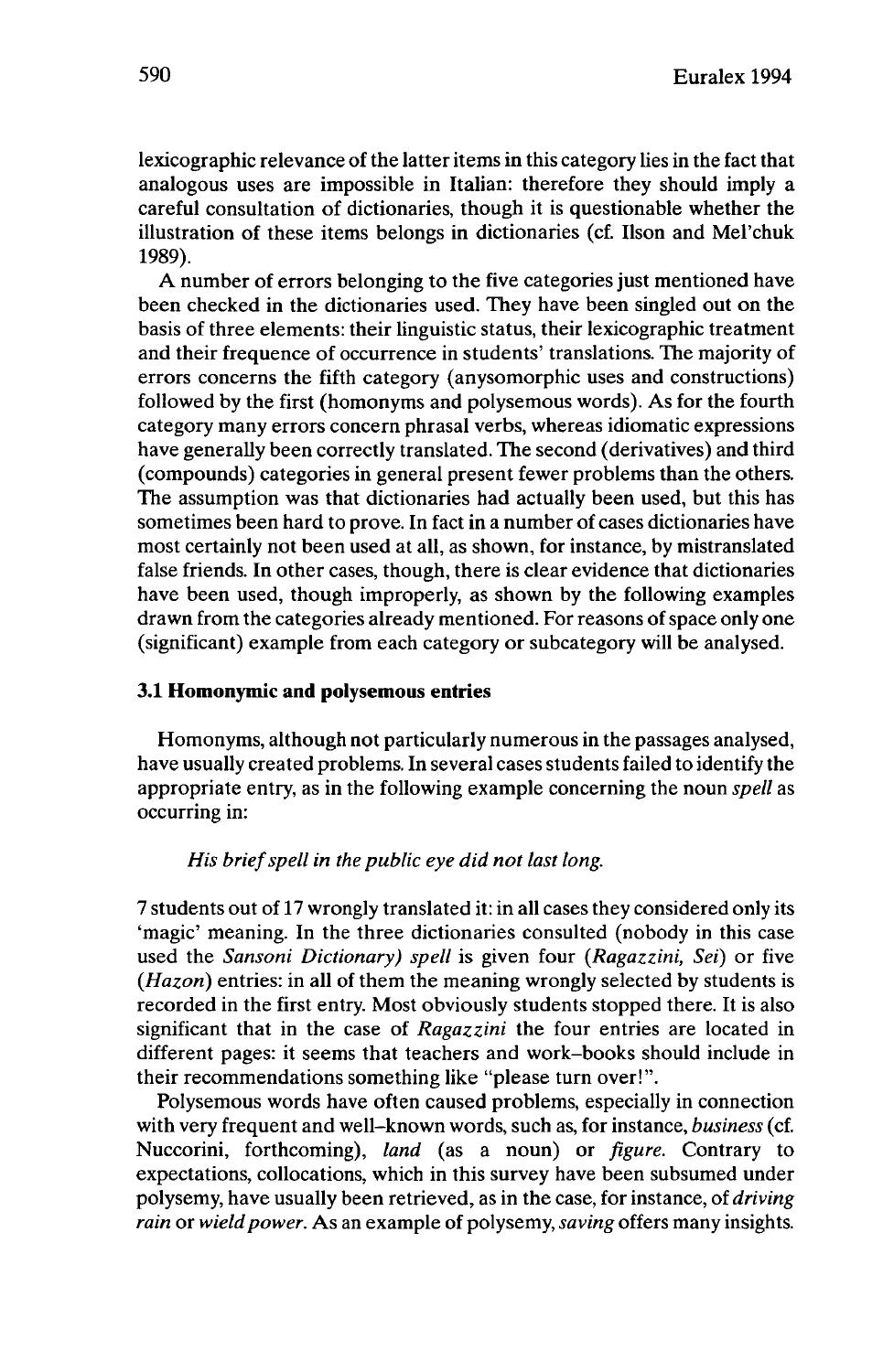It appeared in a passage dealing with the proposal that Italian Cabinet Ministers enjoying double salaries should give up their ministerial pay, following the example of the then Prime Minister. Its immediate context, a comment on the proposal, was maybe not immediately clear:

## *The saving obviously will be symbolic.*

6 students out of 16 mistranslated it just considering its spiritual, religious sense. 2 students used the *Ragazzini Dictionary,* 3 the *Hazon* and <sup>1</sup> the *Sei. Ragazzini* has three homonymie entries for the adjective, the noun and the preposition respectively: the students who used it correctly isolated the second entry as the relevant one, but then did not single out the second set of equivalents for the noun, those connected with its financial sense. *Hazon* has just one entry dealing with the adjective first and then the noun as a run-on: here too the correct equivalentis the second one, even though there is a morphological restriction on it, namely "generally plural", which might have affected the choice. *Sei* has just one entry for the adjective with subentries for the noun and the preposition. Again the correct sense is the second listed in the subsection for the noun. It is interesting to notice that the only two students in this group who used the *Sansoni Dictionary* translated *saving* correctly: in this dictionary there is only one entry, with the noun treated first and the adjective and the preposition run-on. Significantly enough, the first sense given for the noun is the financial one, the appropriate one in this case.

## **3.2 Derivatives**

Derivatives have usually been sucessfully dealt with by students, most probably for two reasons: (1) a lot of them, in particular suffixal derivatives, had been thoroughly analysed during the course, both from the linguistic and from the lexicographic point of view; (2) most of the derivatives occurring in the tests were main entries in the dictionaries used. Occasionally there have been interesting cases, such as the next example connected with the occurrence of *refuge* and *refugee* in two clauses of the same text, as follows:

*the only way for an individual to achieve refugee status... people who have found refuge in a secure third country...*

*Refugee* is somehow different from the other derivatives ending in *ee* since there exists no verbal form with which *ee* can combine: therefore *refugee* cannot be paraphrased by a passive construction using the base verb, as in *employee* ('someone who is employed'). Semantically it might belong to the category in which the suffix *ee* "seems to be synonymous with er" (Bauer 1983:247), as in *escapee* ('someone who has escaped'), but again, the suffix *er* usually combines with a verb form. There are also other limits to its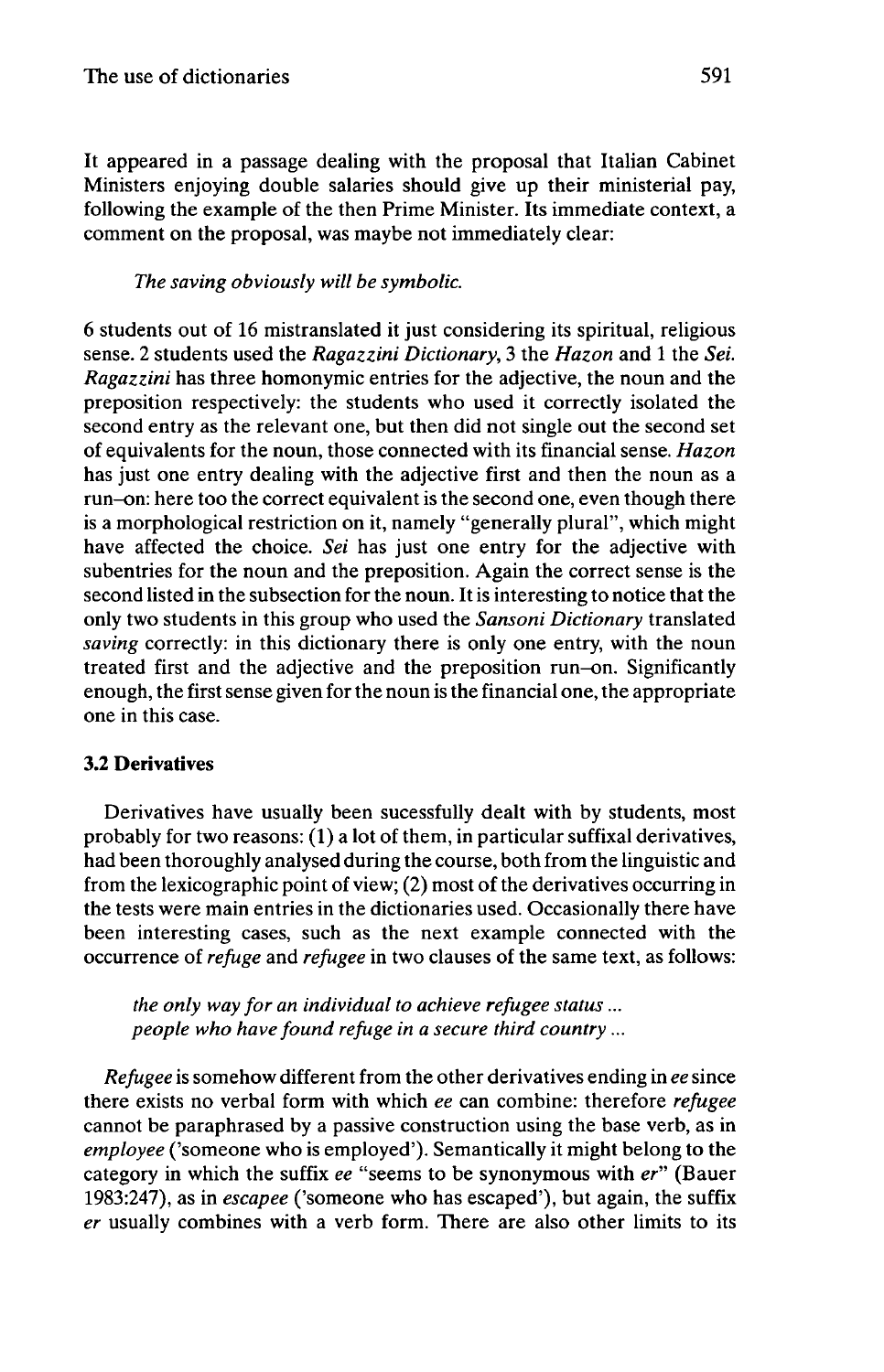analysis <sup>4</sup> . However, independently of its heavy, almost exclusive, political connotation, according to which other non-linguistic conditions are necessary to form its meaning (as the text itself explains), it could be paraphrased in terms of "someone who has found, or has been given, refuge".

Unlike its linguistic status, the lexicographical treatment of *refugee* is clear: independently of the way derivatives are treated in each dictionary, *refuge* and *refugee* are given two different entries in all the dictionaries used, the first immediately preceding the second for alphabetical reasons. In spite of this, 25 students out of 98 somehow mistranslated it and 15 of them translated itin the same way as *refuge.* Some confusion might have been created by the occurrence of the two items at a short distance from each other in the same text, though the context of *refuge* actually explains the meaning of *refugee.* A few students, 8 on the whole, hypothesized a misprint: question marks have been placed next to the word *refugee* in their texts. This should have been a further stimulus to check the word in their dictionaries, which seem not to have been consulted at all in these cases: on the other hand, the remaining students did consult their dictionaries, as highlighted by the wording they used to adjust to the context the use of the Italian equivalent for *refuge*. Thus, either dictionaries have not been consulted at all (the Italian word *rifugio* is not a false friend) or they have been misused: students did not go as far as the appropriate entry.

### **3.3 Compounds**

Usually compounds have been recognized as such and successfully located in dictionaries, but for a very few cases in which either the linguistic status of the item and/or its lexicographic treatment were somehow ambiguous, as for instance *home care* (verging on the class of noun phrases rather than on that ofcompounds and treated as a compound only in the *•ansoni Dictionary)* (cf. Nuccorini, forthcoming), or *taxpayers,* which also embodies an element of derivation, (inexplicably mistranslated or left blank by all the students using the *Hazon Dictionary)?*

The following example confirms, somehow *a contrario,* the general trend about compounds. It concerns *belttightening* as occurring in

### ... *that everyone must prepare for a year ofbelttightening.*

The compound is not recorded in any dictionary. The figurative expression *to tighten one's belt*, on the other hand, is recorded in all of them either under *belt (•ansoni),* or under *tighten (Hazon, Sei, Ragazzini).* The majority of students, 17 out of 22, translated it correctly, showing at the same time that they had understood the linguistic status of the compound and that they had consulted their dictionaries appropriately. The remaining 5 students left it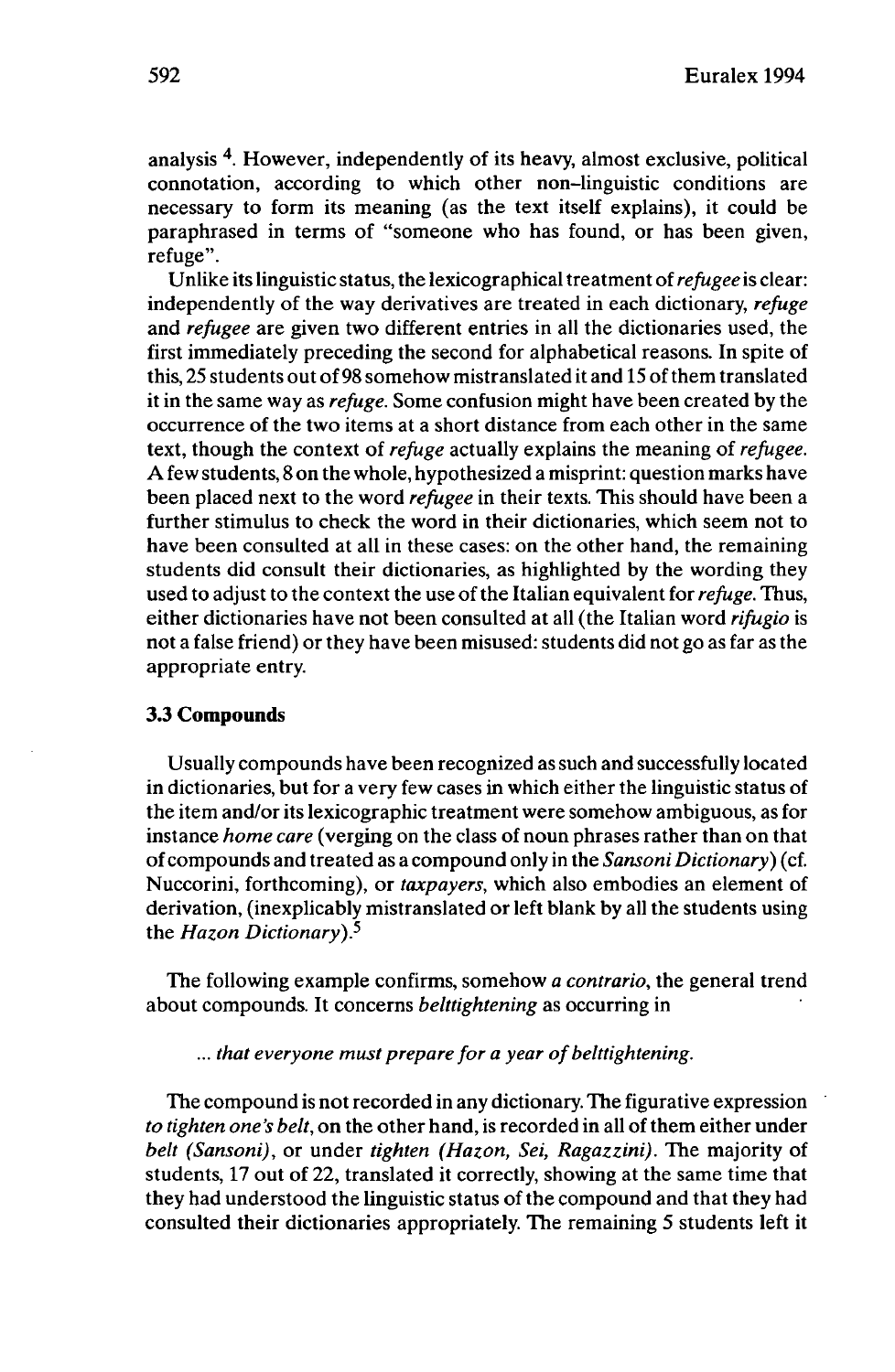blank, somehow showing that they were aware of their incapability of analysing and retrieving it.

Linguistically *belttightening* belongs to the very productive type of compounds consisting of a noun plus a verb form, where the noun is the object of the verb (cf. Quirk et al.l985:1571). It would thus be impossible to list them all in any dictionary. The reformulation of *belttightening* in terms of "everybody must tighten their belts" is essential for a correct Italian translation. To this purpose the lexicographic help expressed by the infinitive clause reported in all dictionaries was a necessary step. Students located and interpreted it successfully: entries for either *belt* or *tighten* are not particularly long in the dictionaries consulted, but *to tighten one's belt* is recorded in all of them towards the end, so that students had to analyse the microstructure rather carefully.

## **3.4 Idiomatic expressions and phrasal verbs**

Idiomatic expressions have usually been correctly translated. Very few students did not locate them in their dictionaries, in spite of their sometimes objectively 'difficult' treatment. For instance only 2 students out of 32 mistranslated *follow suit,* and *easier said than done* (a proverb rather than and idiom, labelled as such only in the *Sei Dictionary*, but treated as an idiom in all dictionaries) was correctly translated by all students, in spite of the fact thatitis recorded under *do* in the *Hazon Dictionary,* under*say* in the *•ansoni,* and under *easy* in *Ragazzini* and *Sei.* However, here transparency is likely to have played a major role. In one case, though, 5 students out of 12 mistranslated *come into force* as occurring in the following clear context:

... *the treaty which came into force...*

3 of those students used the *Ragazzini Dictionary,* which records the expression at*force* in the run-on section for idioms. It is interesting to note that none of the 3 students who used the *Sei Dictionary* mistranslated it, in spite ofits difficult retrieval: itis in fact recorded under the phrasal verb *come into,* itself a subentry of *come.*

Contrary to idioms phrasal verbs were not always recognized as such but mistaken for prepositional verbs and therefore not located in the dictionaries, particularly in those cases in which the verb is a very common one, considered as transparent, such as for instance *call* in *callfor* or *take* in *take to.* This is obviously a case in which linguistic rather than lexicographic capabilities are challenged.

## **3.5 Miscellaneous items**

Supposed transparency has definitely to be considered responsible for the extremely frequent mistranslations of false friends, showing clearly the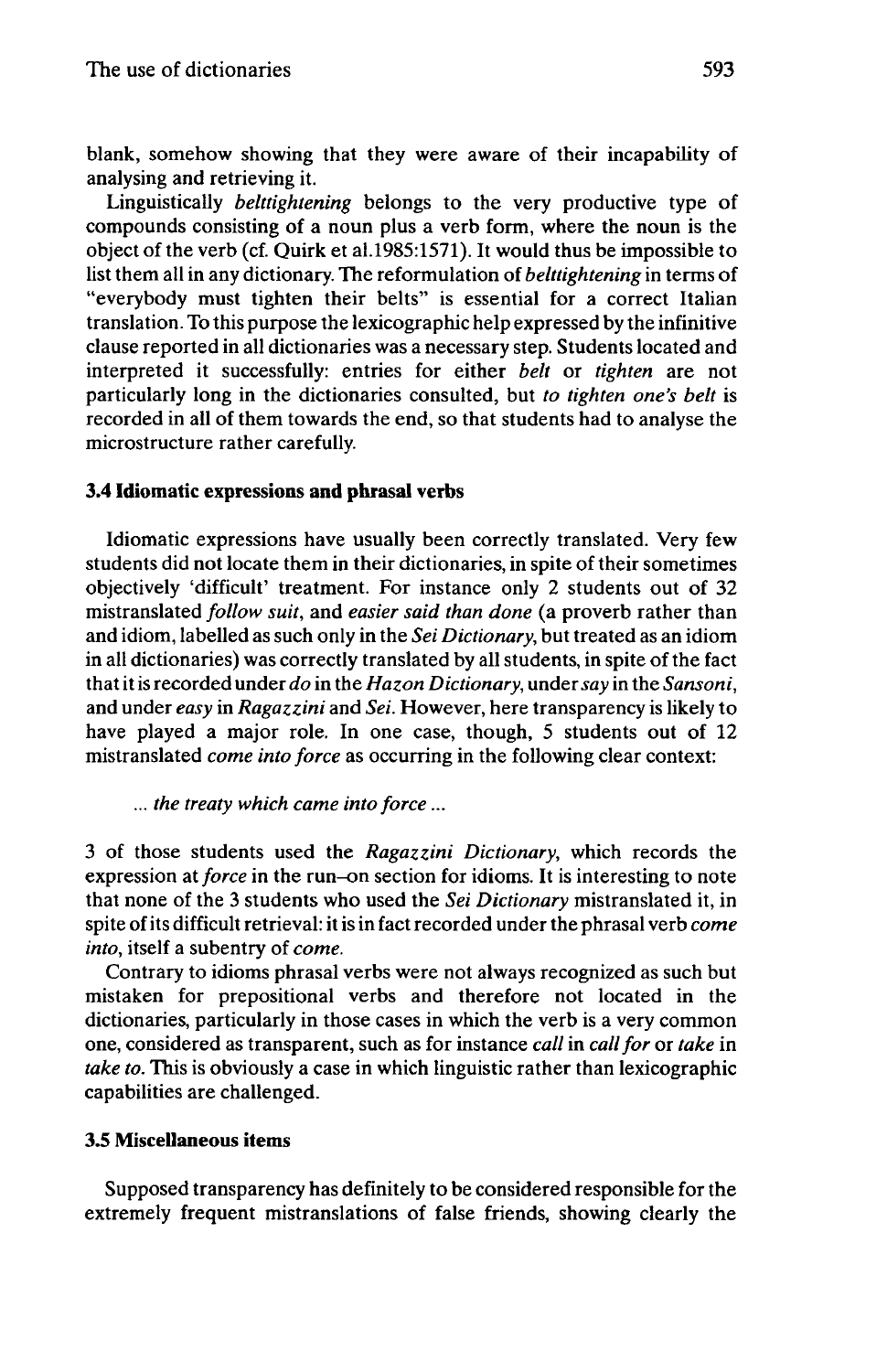non-use <sup>6</sup> of dictionaries in these cases, in connection, in particular, with the *Ragazzini Dictionary* which has a yellow-paged appendix on "falsi amici". On the other hand, dictionaries have often been misused in most cases concerning abbreviations, most of them clearly opaque. Abbreviations are listed in appendixes differently located in the *Hazon* and in the *Ragazzini Dictionaries,* and are inbuilt in the alphabetical order in the *Sansoni*. Some ofthem are also listed in the alphabetical body ofthe dictionary in *Sei,* where one in particular, *i.e.,* which was often left blank, is not recorded. Nevertheless there is no difference between the proportion of errors in this area made by students using this dictionary and those using the others  $^7$ .

A great number of errors, both in general and in the fifth category, concerns mistranslations of ditransitive and ergative verbs. Ditransitive verbs do not exist in Italian: this implies the impossible passivization, very frequent in English, with the indirect object as grammatical subject. Passivization is frequently made with an impersonal verbal form: if the indirect object is a pronoun this occurs in its dative form before the verb and the grammatical subject is placed after the verb: for instance / *was offered <sup>a</sup> job* becomes *Mi è stato offerto un lavoro.* Otherwise the indirect object must be preceded by a preposition. There are also other use restrictions connected with preferences about active or passive forms, but these elements have not affected students' translations.

Though it is questionable, as has already been said, whether these elements belong in dictionaries, all four dictionaries considered here report example.<sup>8</sup> showing these constructions and their appropriate translational equivalents: *Ragazzini* also records them among idiomatic uses (cf. for instance, *tell).* In spite of this, all students mistranslated the passive construction of *tell* in

## *The dreamers ofMaastricht are being told to wake up.*

Again the transparency of *tell* might have been the cause for non-use, but, at the same time, the resulting impossible Italian constructions should have prompted a careful consultation: if dictionaries were consulted they were misused.

The same arguments apply in the case of ergative verbs, whose treatment, in the English-Italian case, does belong in dictionaries (cf. Ilson and Mel'chuk 1989, and Marello 1992) and which very often imply pronominalization in Italian. They are fairly well treated, though in different ways, in the four dictionaries analysed. Their frequent mistranslation cannot be due to presumed transparency atleastin two cases: *retrain,* because it also presented other problematic features connected with the lexicographic treatment of the prefix *re* (cf. Nuccorini, forthcoming) and *collide,* because the equivalents used for it are of clear lexicographic origin. Thus in these cases dictionaries have definitely been misused.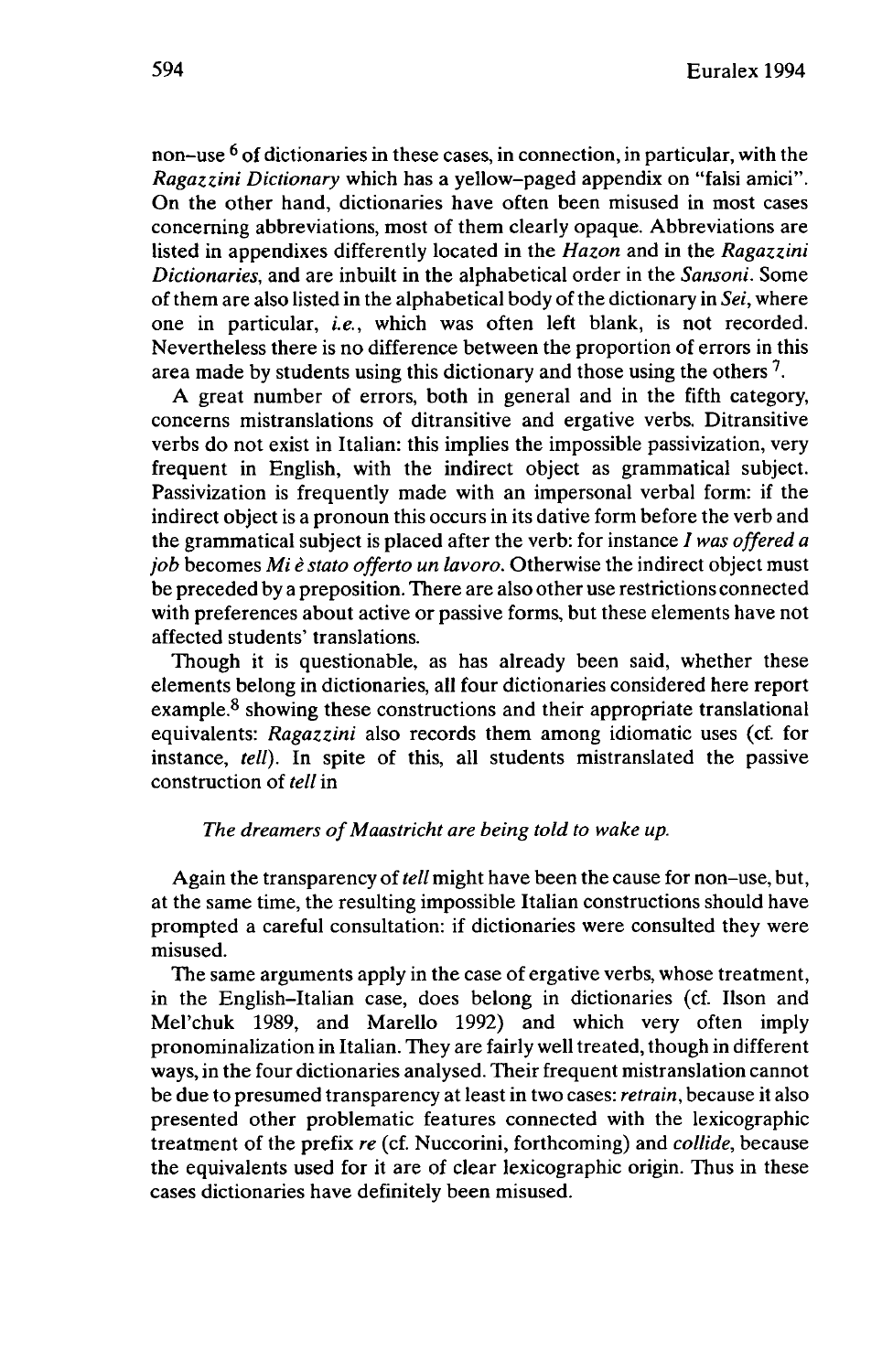### **4 Conclusions**

Certain errors have sometimes been made by few students, but it must be borne in mind that they are representative of recurrent typologies. On the other hand it must be stressed that students worked with their dictionary during exams, thus under pressure, both from the psychological point of view and because of time limits. Data gathered in these circumstances does not shed any light on how students behave when they consult dictionaries without constraints. In addition to this there is no clear evidence that dictionaries have actually been used in all cases: good or bad translations are not necessarily due to good or bad reference skills respectively. However, whenever errors themselves have made it possible to ascertain that dictionaries had actually been used, they have also evidentiated a number of problematic issues definitely more connected, as hypothesized, with students' lack of reference skills than with dictionaries' shortcomings.

Errorsin each category reveal a somewhat differentlexicographic attitude in connection with both the macro- and the micro-structure, though they have shown more problems with the latter than with the former: students tend to consult dictionaries rather carefully whenever they face supposed opaque items (thus mainly idiomatic expressions and most compounds); they usually consult dictionaries in a rather superficial and ineffective way in the case of polysemous and homonymie items, of derivatives and of 'contrastive constructions' (such as ditransitive verbs); they hardly ever consult their dictionaries in the case of supposed transparent items (such as false friends) and of very frequent, supposedly well-known (often polysemous) words <sup>9</sup>. Thus it seems that a better knowledge and awareness of what is in a dictionary and the overt, explicit teaching of dictionary using skills are desirable and maybe necessary in order for students to avoid a number of errors.

#### **Notes**

- <sup>1</sup> This study originates in the findings of a previous research project concerning a three-month seminar on dictionary use held in the Spring of 1993 with a different group of students. The main conclusion of that project was that students basically lack reference skills. A report on the seminar was presented under the title The Teaching of Dictionary Reference Skills at the second international ESSE (European Society for the Study of English) Conference held in Bordeaux in September 1993. The organizers of this Conference made it clear that no Proceedings would be published and that authors were free to submit their papers elsewhere. A slightly modified version of this paper, adapted to the needs of a different public, is forthcoming in the Annali della Facoltà di Scienze Politiche dell'Università di Perugia under the title Dictionary Reference Skills.
- 2 The written exam did not consist of a translation passage only, but for its other parts no dictionary could be used.
- 3 About 80 papers have been excluded for the following reasons (from more to less frequent): <sup>1</sup> ) the requested bibliographical data concerning dictionaries used had not been reported; 2) a very poor knowledge of the language which would not cast any light on dictionary use; 3) unreliability of dictionaries used (for instance pocket or even smaller editions); (4) a number of students sat for the exam more than once during the academic year (for instance they either failed the first time or they refused the proposed mark); (5) dictionaries used only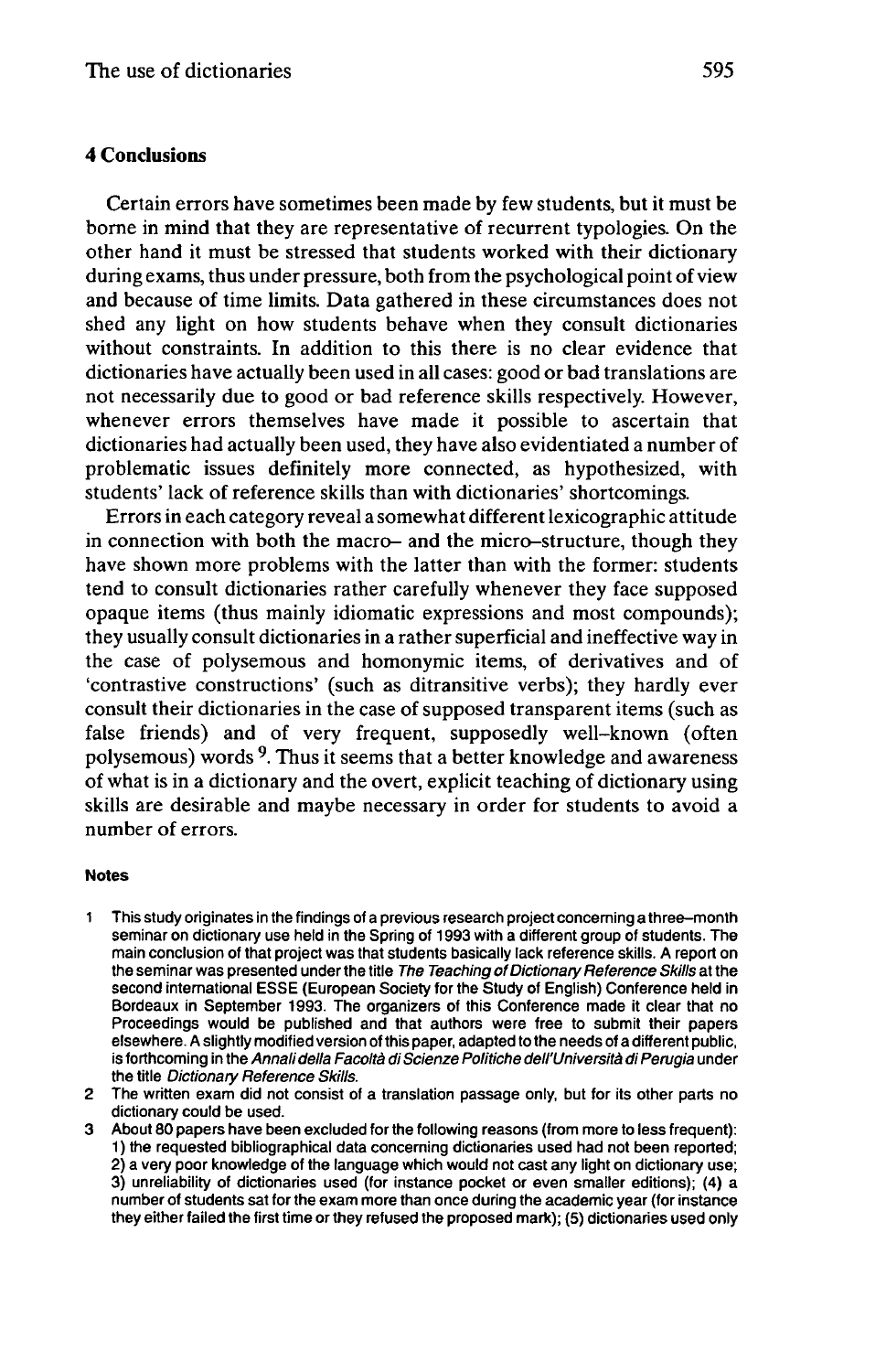once or twice: this would not have allowed any generalization nor any comparison both with other dictionaries and with other papers based on the use of the same dictionary; (6) use of monolingual instead of bilingual dictionaries.

- 4 The word refugee comes from French réfugé, the New Shorter OED considers its ending as "assimilated" into the English language. This element, in addition to the lack of the usual morphological (déverbal nouns) and semantic (someone who is affected by, or performs, an action) attributes of ee-derivatives confirms the unclear linguistic status of refugee in a recent volume on Word Formation (Collins Cobuild English Guides, 1991) it is listed separately from all other 'regular' ee-derivatives in a section entitled "Words with other meanings". However the suffix in the other French loan words in this section {soiree, matinee, toupee etc.) is pronounced differently.
- 5 A possible explanation would rely on the fact that the Hazon Dictionary records compounds (preceded by a star-shaped symbol) as run-ons, written in italics like the examples, whereas for instance in the Ragazzini Dictionary (all students who used this dictionary produced correct translations) they are printed in bold type and therefore they stand out on the page. For Italian speakers taxpayers is semantically transparent but morphologically opaque, since its Italian equivalent, *contribuenti*, is a lexeme morphologically unrelated with both pay (pagare) and tax (tassa).
- 6 Analogous evidence of misuse (but it could also be considered as a borderline case between non-use and misuse) is offered by mistranslations of geographical names, differently recorded in the various dictionaries: however, in these cases, students very often lack the necessary encyclopedic knowledge, as shown, for instance, when Baltic became the equivalent for Balkans and Latvia remained Latvia (Italian Lettonia).
- 7 Abbreviations and acronyms constitute a very productive area of lexical innovation (not in the case of i.e., however). Obviously recent abbreviations are not recorded, for example, in the Hazon Dictionary. However, most of them are the same in Italian as in English. Moreover most of those occurring in the texts analysed here (for instance MP, EEC etc.) are fairly well-known to students of Political Science, learning English for academic purposes. Surprisingly, i.e. was not.
- 8 If the arguments put forward by llson and Mel'chuk can be applied to these cases, examples are the only places where they could be accounted for.
- 9 The frequent, and frequently inappropriate, overuse of English loan words in Italian, which should lead to a careful use of dictionaries, made one student translate spokesman into speaker!

#### **References**

Atkins, B.T. and Knowles, F. 1990. "Interim report on the EURALEX/AILA Research Project into Dictionary Use" in T.Magay and J.Zigàny (eds.), Budalex '88 Proceedings. Budapest: Akadémiai Kiadô.

Bauer, L. 1983. English Word Formation. Cambridge: Cambridge University Press.

- Bensoussan, M. and Sim, D. 1981. "The effect of dictionary usage on EFL text performance compared with student and teacher attitudes and expectations" in B.Sigurd and J.Svartvik (eds.) AILA 1981 Proceedings. Lund: University of Lund.
- Béjoint, H. 1981. "The foreign student's use of monolingual English Dictionaries. A study of language needs and reference skills". Applied Linguistics 2/3:207-222.
- Collins Cobuild English Guides: Word Formation, 1991. London: Harper-Collins.
- Coviello, G. 1987. "II dizionariooggi. Due gruppi di •tudenti messi a confronto su un oggetto molto discusso". Rassegna Italiana di Linguistica Applicata 1:109-129.
- Galisson, R. 1983. "Image et usage du dictionnaire chez les étudiants (en langue) de niveau avancé". Etudes de Linguistique Appliquée 49:192-207.
- Hatherall, G. 1984. "Studying dictionary use: some findings and proposals" in R.R.K.Hartmann (ed.) LEXeter '83 Proceedings. Tübingen: Niemeyer.

Ibrahim, A.H. and Zalessky M. 1989. "Enquête: l'usage du dictionnaire". Lexique, numéro special de Le Français dans le Monde, 24: 24-30.

- Ilson, R.and Mel'chuk, I.A. 1989. "English BAKE revisited (BAKE-ing an ECD)", in International Journal of Lexicography 2:325-345.
- Kipfer, B.A. 1987. "Dictionaries and the intermediate student: communicative needs and the development of user reference skills", in A.P.Cowie (ed.) The Dictionary and the Language Learner. Tübingen: Niemeyer.